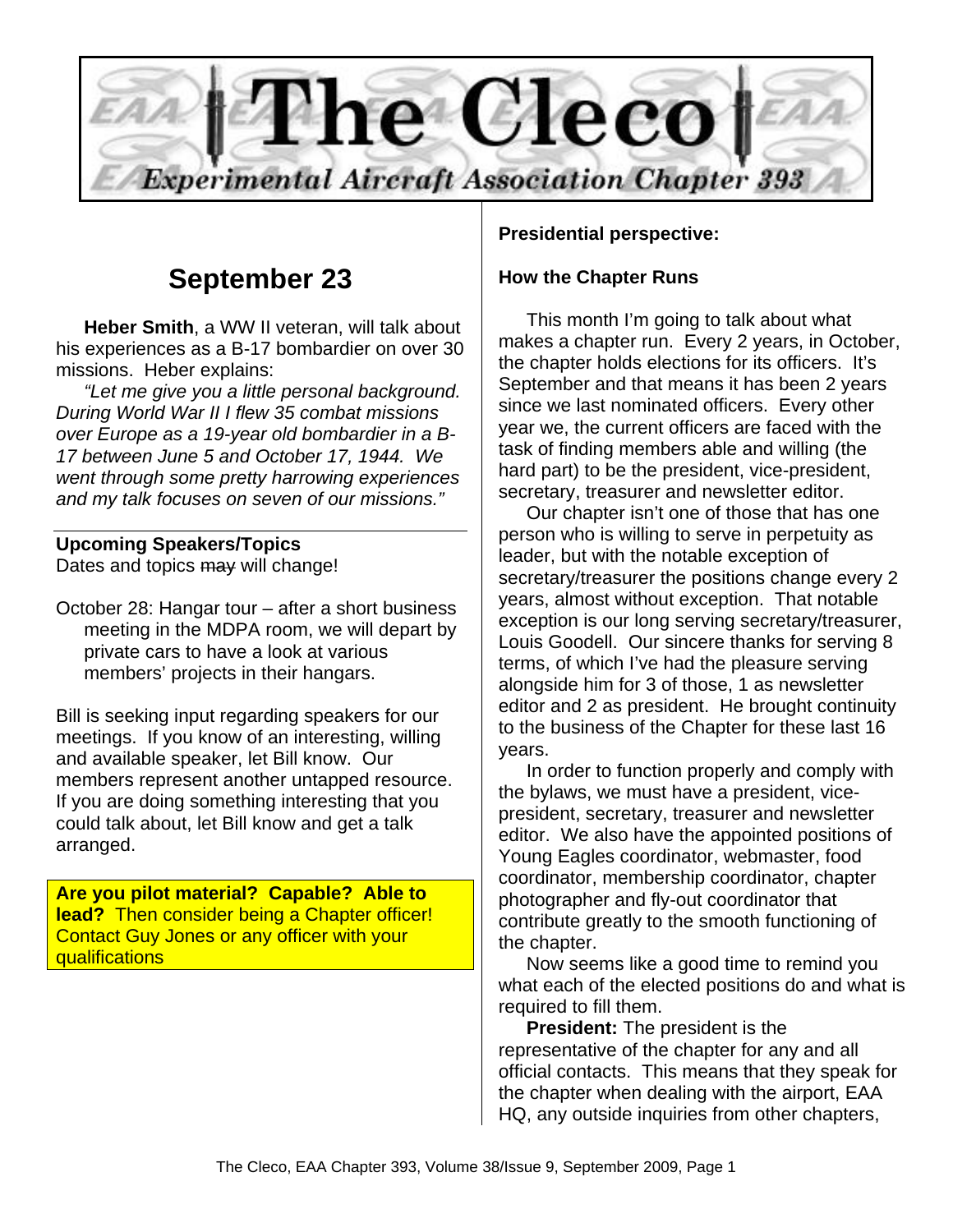news media or individuals. Mostly it means answering letters/e-mails regarding chapter operations and activities. Every January they must submit the chapter paperwork to the chapter office. They attend and run the monthly meetings as well as attend and, in the absence of the prior president, run the monthly board meetings. They serve as chairman of the board of directors (mostly theoretical) after their term is up.

Qualifications include a normal amount of public speaking skill, ability to send and receive e-mail, ability to interact with business and airport employees, ability to delegate tasks, familiarity with EAA and its members, and aviation in general.

**Vice-President:** The VP fills in for the president in his absence. They are responsible for finding our monthly speakers or other interesting programs for our monthly meetings. They attend both the monthly and board meetings.

Qualifications include some public speaking skill, ability to send and receive email, willingness to investigate all types of leads on interesting speakers or topics, familiarity with EAA, and aviation in general.

**Secretary:** The secretary is responsible for taking the minutes at both the monthly meeting as well as the board meeting and making them available to the newsletter editor for publishing in the newsletter. They also manage the P.O. box and ordinary business correspondence. They are responsible for filing all the forms the state of California requires of the corporation. They keep the official roster of the membership. They attend both the monthly and board meetings.

Qualifications include ability to take reasonable notes, ability to send and receive email, familiarity with Excel or other spreadsheet program.

**Treasurer:** The treasurer is responsible for managing the chapter checking and savings account. They write checks and pay the bills. They provide an official balance at the general and board meetings. They keep the bank account signature card up to date. They collect the dues annually and contact members who have fallen delinquent. They inform the secretary of changes in the status of the

membership roster. They attend both the monthly and board meetings.

Qualifications include ability to manage bank accounts, ability to handle cash, ability to send and receive e-mail, familiarity with Excel or other spreadsheet program.

**Newsletter Editor:** The newsletter editor is responsible for publishing the official minutes of the chapter and any other information deemed of interest to the members. This usually means using a computer running some sort of page layout software, and arranging for the printing and mailing of the monthly newsletter. They transmit an electronic version of the newsletter to the webmaster for inclusion on the website. They also attend both the monthly and board meetings.

Qualifications include ability to use a computer to create the newsletter, ability to find or compose articles, willingness to work with others on a monthly deadline, ability to send and receive e-mail, and the skills necessary to arrange for the printing and mailing of the newsletter.

The newsletter editor has the second largest amount of work in the chapter and the most of all the elected officers.

Now some information on the **appointed** positions:

**Young Eagles coordinator:** The Y.E. coordinator organizes the Y.E. events several times a year. This involves coordination with EAA Y.E. office for insurance and certificates, arranging for Y.E. pilots and planes, and sufficient volunteers to handle the ground operation, as well as the computer operation for printing the certificates.

The Y.E. coordinator has by far the most demanding job in the chapter.

**Webmaster:** The webmaster is responsible for archiving the newsletter, posting upcoming events and posting the roster in the membersonly section. They are responsible for all mass e-mailings to the members, including notification of the availability of the newsletter (mostly delivered nowadays by e-mail). They keep the calendar up to date. They need to be familiar with the construction and maintenance of modern web pages. They are the liaison with the web service provider.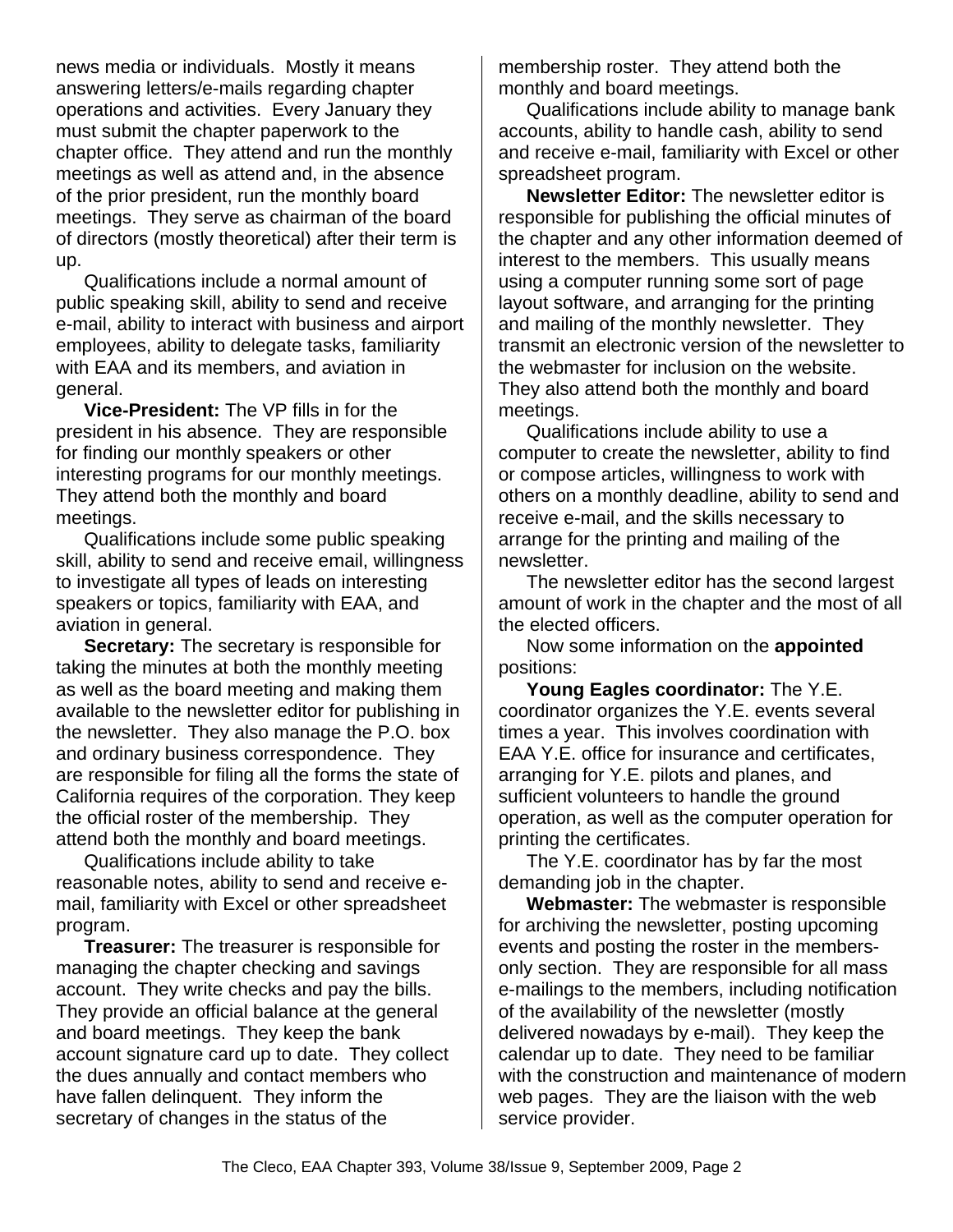**Food coordinator:** The food coordinator plans the meals before each general meeting, as well as the annual picnic. They acquire and prepare the food and supplies necessary for each meeting. They operate within a budget decided on by the board. They provide a menu for publication in the newsletter. They provide for all set-up and clean-up of the facility as well as disposal of trash. They are reimbursed for out of pocket costs.

**Membership coordinator:** The membership coordinator puts together new member packets for prospective members. They find ways to attract new members to the club. They arrange for new members to meet existing members and feel comfortable in our group.

**Chapter photographer:** The chapter photographer is responsible for documenting meetings and events and transmitting photographs to the newsletter editor and webmaster.

**Fly-out coordinator:** The fly-out coordinator is responsible for arranging interesting monthly fly-out destinations, as well as matching passengers with empty seats for those without their own aircraft. Some destinations will require advance contact.

These are the positions that make our chapter the successful multifaceted operation that it currently is. Now, if we want it to continue to be the well-oiled machine it is, then we are going to need to provide it with a few new pieces next month.

After 2 terms, I'm being forced by circumstances to step down as **president**. Our current **vice-president** has graciously offered to run for **president**. That means we need to find someone to take on the **vice-president's** spot.

We are saying good-by to our intrepid **treasurer** Louis Goodell. Thanks for the many years of dedicated service. Our current **secretary**, who has offered his services for another 2 years, has additionally offered to take on both positions in the Goodell tradition, if absolutely necessary, but ideally they should be 2 separate positions.

After 2 terms, our **newsletter editor** would really like to pass the reins to a new editor. Harvard really has become the backbone of this chapter and deserves to spend more time with his project instead of being the president's right hand man/newsletter editor. Won't someone take up the challenge of the newsletter editor? As a former newsletter editor, I highly recommend the job. You are guaranteed to have all the help you need from the old guard to get up and running. Maybe even a regular columnist.

So there you have it. In order to keep this chapter running, we must find a candidate for Vice president. It is not a particularly difficult job, but it is a vital one. We could also use a newsletter editor and a treasurer.

This is a great opportunity to add to your skill set **and** give back something to our chapter. I have served in 2 different capacities over 3 terms and I have to say, that there is no better way to really get to know this chapter than to get involved with the day to day operations. I have found it to be a very rewarding experience and I highly recommend it.

So, who's next?

#### **The Menu** by Rick Bourgeois

The tentative menu for the next meeting is as follows (for just \$7):

- o Orzo (pasta with shrimp)
- o Green Salad
- o Garlic Bread
- o Chocolate Chip Cookies
- o Drinks

Let Rick know your suggestions. Some we've already heard are: turkey, and corned beef.

Rick thinks a **pancake breakfast** would be fun. Do you? **Would you attend? Let Rick know!** 

#### **Fly-outs** by Tom Howard

Don't forget the monthly fly-out Saturday September 26, 2009. Mariposa still looks good, and the web address below gives another good source of information about the show.

http://www.mariposachamber.org/index.php?src= news&srctype=detail&category=Upcoming%20E vents&refno=83

At the event many aircraft, classic cars and motorcycles will be displayed. There will also be food vendors, along with a Pancake Breakfast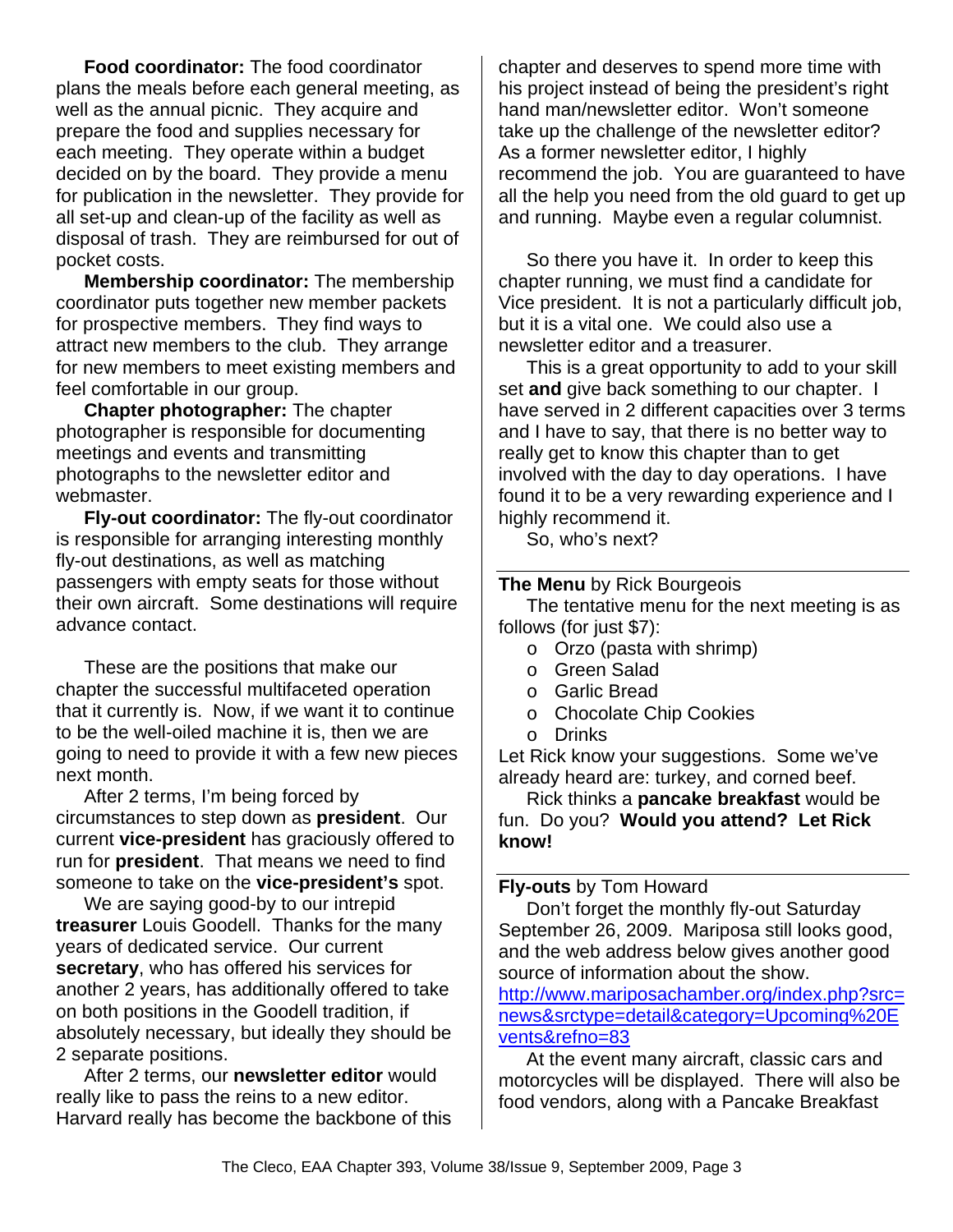from 8a.m. to 10am, and Max's Tri-Tip or Hot Dog Lunch from 11am to 2pm.

As always, please let me know if you have, or need a seat, so I can mix and match them.

It should be a great day with lots to see. I hope we can make this the beginning of many more great fly-outs, with more and more club members becoming involved.

Fly-outs are usually scheduled on the Saturday following our regular monthly meeting. If the weather is not conducive for flying, the event is often postponed to the following Saturday. Watch for email from Tom TurnPrez@SBCglobal.net, and be sure to give us your email address if you haven't been receiving fly-out information.

#### **We are seeking ideas for new fly-out destinations.**

[Editor's note: Informal fly-outs also occur on irregular Wednesdays. Email HarvardHolmes@comcast.net to get on the list if you are interested. Often there is a spare seat for wingless aviators.]

### **Young Eagles** by Rich Sperling

Our Young Eagles event on September 12 was organized by Pat Peters, and it turned out to be rather a stormy day. Only 4 candidates showed up – Pat Peters flew 3 of them, but encountered considerable up and down drafts. The fourth candidate was advised to return in October.

Our next Young Eagles event is scheduled for October 17. So far this year, we have flown 94 Young Eagles.

The Young Eagles program is putting an increased emphasis on the educational aspects of the program. Sporty's Pilot Shop has donated a certificate to each Young Eagle, which is good for Internet based ground instruction for a pilot's license.

Next year there is hope for an enhanced Buchanan Field Open House, with an air show organized by Pat and Tracy Peters.

All the best, Rich Sperling

EAA Chapter 393, Young Eagles Coordinator

**Lincoln Air Show Seeks Young Eagle Pilots**  October 3, 2009

#### **CALLING ALL YOUNG EAGLE PILOTS! WE NEED YOU!**

The Lincoln Air Show is scheduled for Saturday, October 3rd, and will be offering Young Eagle rides. The past several years have been very successful, and this year should be no different! http://www.lincolnairshow.net/

Who: All Young Eagles Pilots What: Lincoln Air Show Where: KLHM When: Saturday, October 3rd - 8:00am-1:00pm Why: To welcome young people into the world of aviation!

Due to the generosity of the Lincoln Airport and the City of Lincoln, they are offering some fuel and lunch to each pilot. **Please join us.** Be sure to RSVP (rockne45@sbcglobal.net) to me by September 25.

If you have questions, please let us know.

Rocky Green and Gary Patburg Lincoln Air Show

**Town Hall Meeting**  Tuesday, October 6, 2009

*AOPA President Craig L. Fuller & NATA President James K. Coyne Invite You to a General Aviation Serves America Town Hall Meeting At Bridgeford Flying Services-- Napa County Airport*  Aircraft Owners & Pilots Association President Craig L. Fuller and National Air Transportation Association President James K. Coyne, in partnership with Bridgeford Flying Services, the Napa Airport Pilots Association, the local EAA Chapter 167 and the Napa County Airport, cordially invite you to attend a General Aviation Serves America Town Hall meeting on Tuesday, October 6, 2009, in Napa, CA. This event will provide attendees with the latest information on the General Aviation Serves America campaign.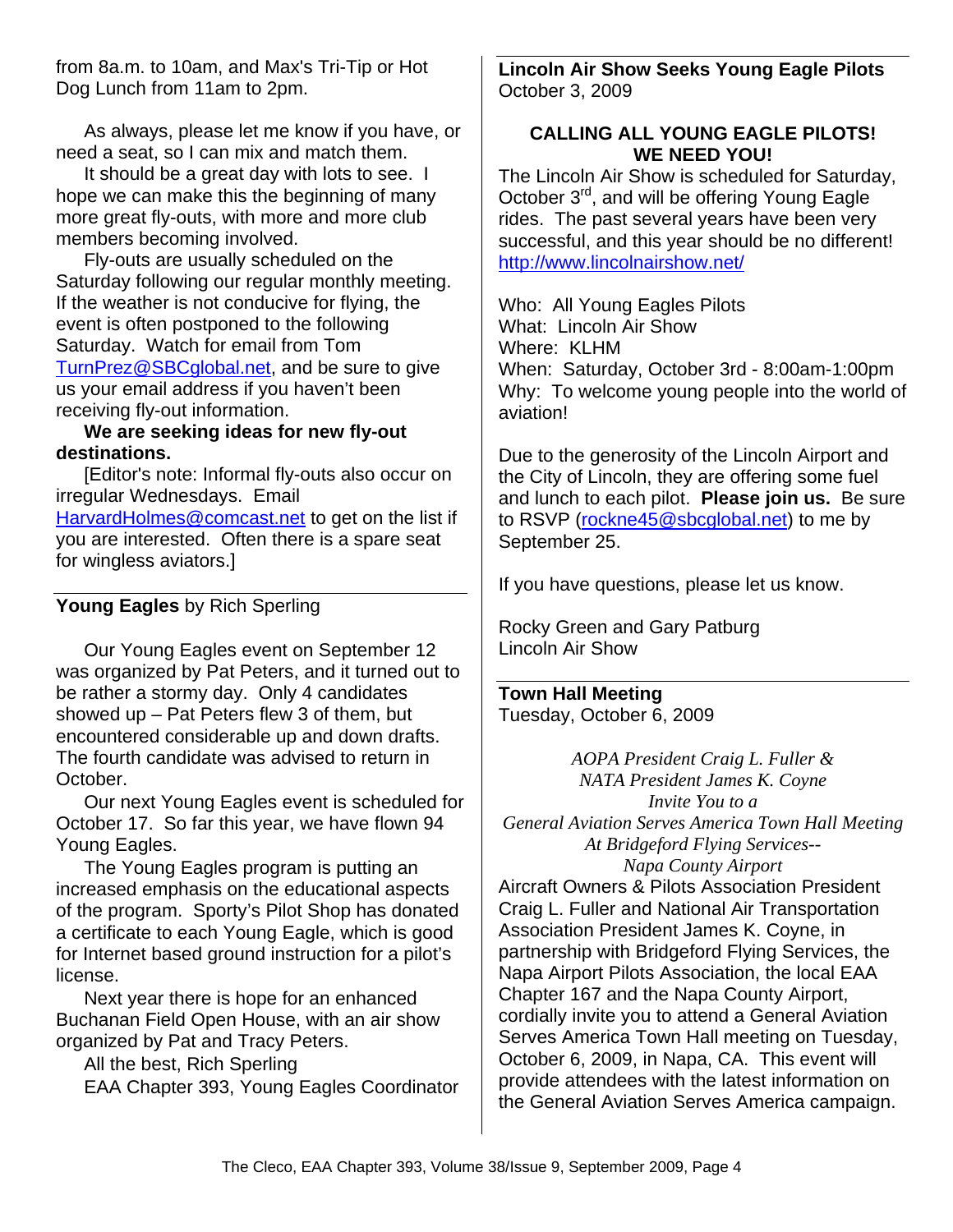The Town Hall meeting will be held: **Tuesday, October 6, 2009 (all times Pacific)**  *4:00 p.m. – 5:00 p.m.* Reception *5:00 p.m. – 6:00 p.m.* Craig Fuller and Jim Coyne **Location**  Napa County Airport (APC) Bridgeford Flying Services (Corporate Hangar) 2030 Airport Road, Napa, CA 94558 (800) 229-NAPA To RSVP for this event, please contact NATA headquarters by calling (800) 808-6282 or email

at mbozzi@nata.aero.

### **EAA Pancake Breakfast at Oakdale**

October 10, 2009

EAA Chapter 90 in Oakdale will be having a Spot Landing and Flour Drop Contest on October 10th. The festivities will start at 11 AM at 027. We had a great turn out for our poker run, and hope to see everyone come out and have a good time, once again! If you need more info, give me a call!

Kevin Benziger, Prez EAA 90, 209 581-1791

#### **Fred Egli's memorial at Oshkosh**

On Sunday August 3rd, the name of Fredrick W. Egli, along with 78 other lovers of aviation, was unveiled on the "Gone West" Memorial Wall at EAA/Oshkosh. His wife Viola, children Cynthia, Eric and Lisa and their spouses were there, along with grandson William.

The memorial included a brunch buffet, a brief service, some memorable and thoughtful words spoken by Paul Poberezny, and a missing man formation flyover with Taps playing at closing. The day was gorgeous, with a light breeze, mostly clear sky and moderate temperature. It seemed very fitting, very moving, and we know Fred would have been pleased. There was always a part of him at Oshkosh, and now there will continue to be.

The air show itself was incredible as always. We enjoyed the amazing aerobatics, flyovers by White Knight Two, the Airbus 380, a WWII Lancaster bomber, and many other unique and special aircraft. The spirit of innovation was strong, with several electric powered aircraft, many new light sport aircraft, workshops on

everything, and a very strong turnout overall. Even the less aviation-minded Eglis found it a wonderful, exciting, and stirring time, and felt the strong presence of Fred through it all.



Cynthia, Lisa, Viola, Eric, & William at Oshkosh. WHITE LAKE, MICHIGAN Super of American on the **THEODORE EDWARD ECK** "MR. ALLISON V-1710" **FREDRICK W. EGLI EAA 82766 BUILDER N74301 N500A N1228E STEVE FOSSETT** LEE O. GENSRICH EAA #0133618 1925-2002 "BORN TO FLY"

#### **EAA 393 General Meeting Notes**  August 26, 2009

President Ken McKenzie welcomed members and guests. Guests were Steve Senatori, Jr., and Dennis Boehme.

Rich Sperling reported on Young Eagles plans. Steve Senatori, Steve Senatori, Jr., Pete Mitchell and Tom Howard agreed to help implement a flight simulator for use at Young Eagles events. Pat Peters will check with Sterling on the status of their old simulator.

Treasurer Louis Goodell reported \$979.54 in checking and \$2,652.39 in money market accounts.

There was discussion on the sign to be placed on the building, and the coordination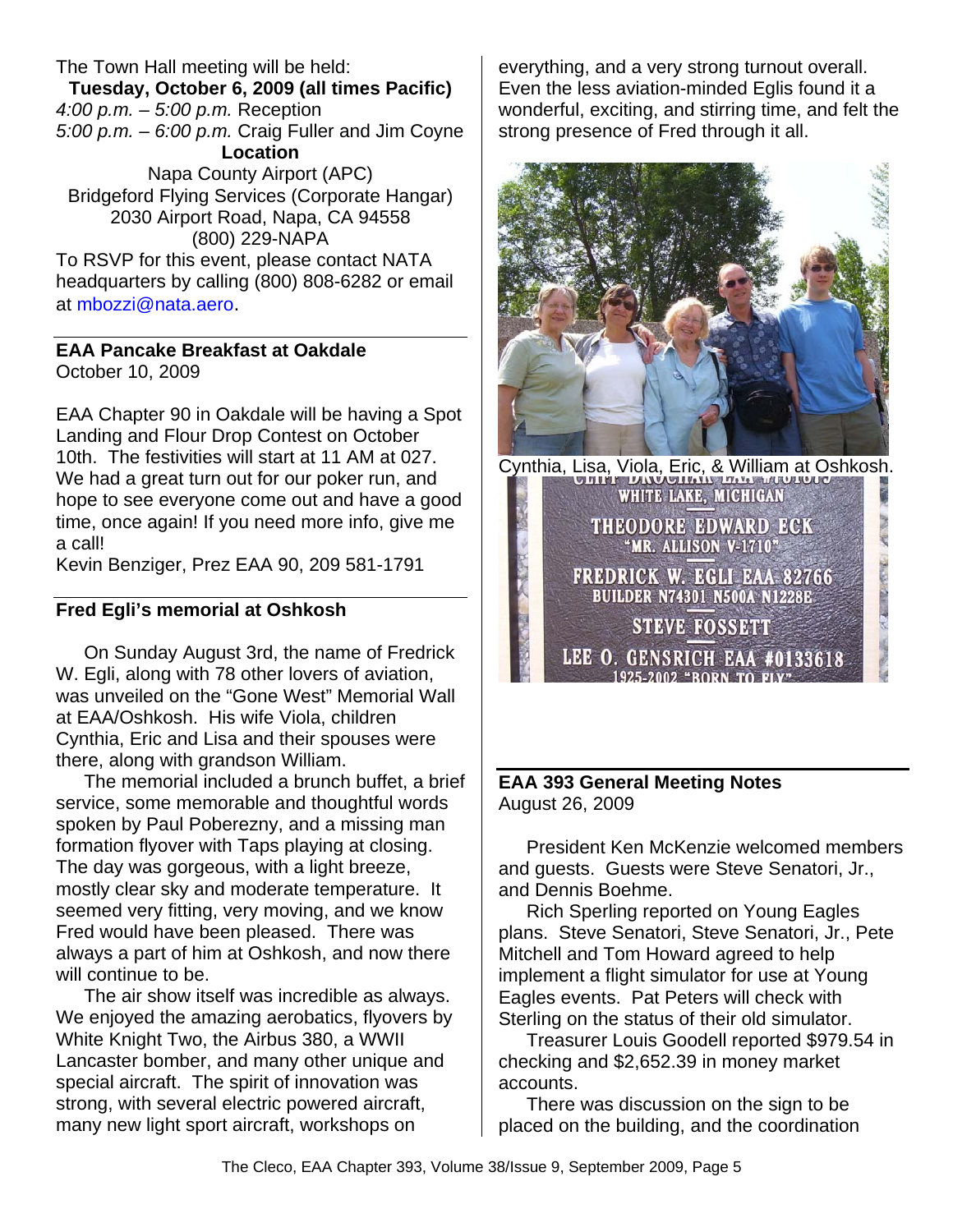needed with the Airport, MDPA, and Sterling. Pat Peters and Ken McKenzie will pursue this.

A member in Vallejo is seeking assistance with fabric covering. Contact Ken to help.

#### **Presentation:**

Guy Jones presented a variety of slides, taken by Bill Reining, Guy, and others who attended AirVenture at Oshkosh. Fantastic pictures that were beyond words…

#### **EAA 393 Board Meeting Notes**

August 4, 2009

Attending: Ken McKenzie, Bill Reining, Louis Goodell, Pete Mitchell, Harvard Holmes, Rich Sperling, Rick Bourgeois, Guy Jones, Tom Howard.

1. Louis Goodell, Treasurer reported \$1,074.39 in checking, and \$2,652.73 in our money market accounts.

2. Rick Bourgeois announced his menu plans for the upcoming September 23 meeting.

3. Bill Reining reported that in September our speaker is Heber Smith, who was a B-17 bombardier. Other ideas for speakers and presentations were discussed. A hangar tour is appealing; possible projects include Harvard Holmes, Ray Nilson, Rick Lambert, Pete Wiebens, Bruce Seguine, Pat Peters, Steve Senatori, and Bill Call & Duane Allen.

4. Guy Jones has been invited by the Airport to celebrate "tenant of the year" in mid October.

5. There was more discussion of the sign to be put on the building.

6. Rich Sperling noted EAA's increasing emphasis on the education component of Young Eagles activities. We still have some discounted Avgas for Young Eagles pilots. For the October  $17<sup>th</sup>$  event, Rich hopes to get the participation of a girls organization.

For the flight simulator project, Tracy Peters will donate a computer. Now the committee needs to get going.

7. Members to be nominated for Chapter elected and appointed officers were discussed.

8. Discussion continued about the possibility of having a Chapter airplane building project.

**Informal Fly-out to Watsonville** September 9, 2009



Local airport resident…







Going back along the coast.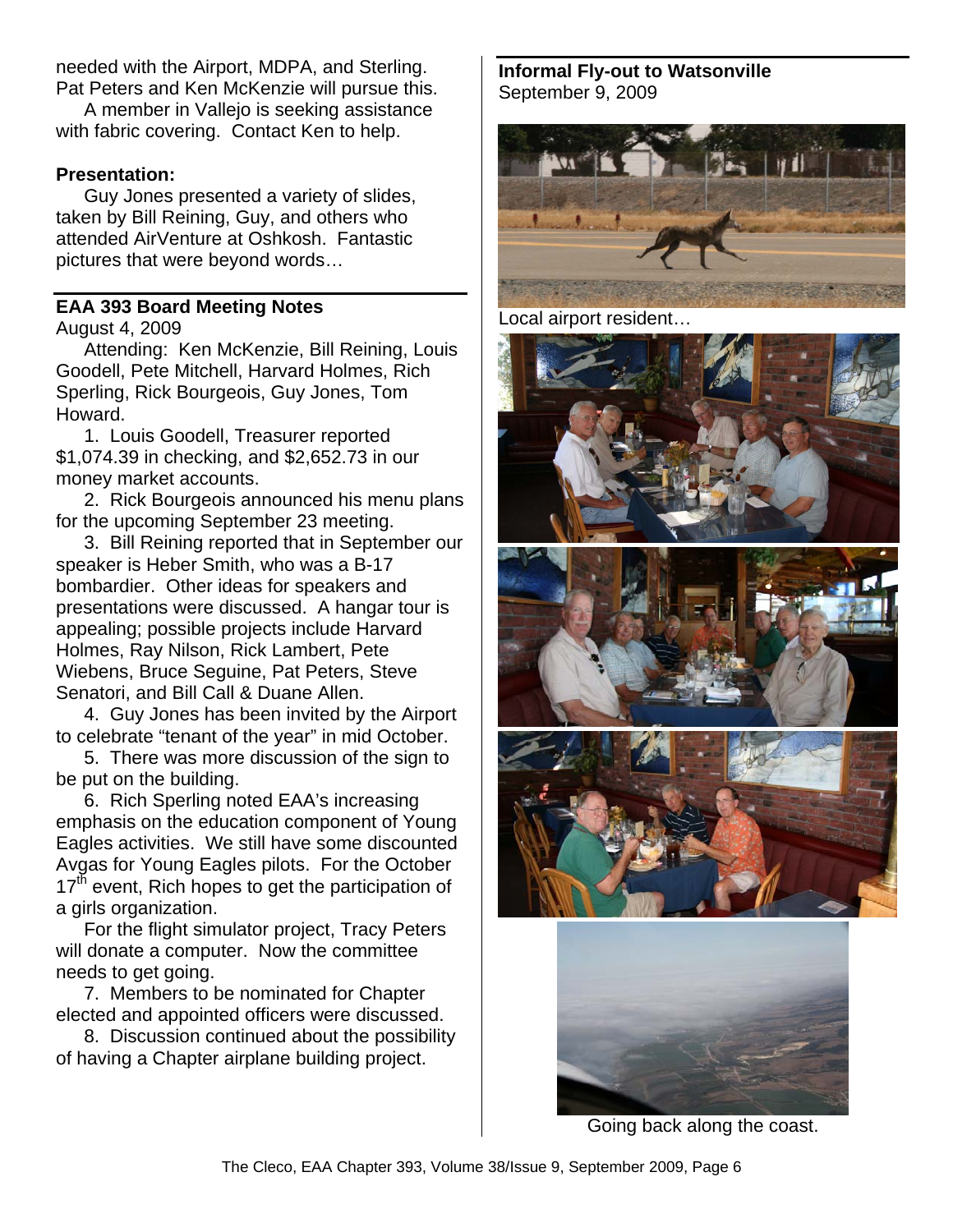



Gene Stangel's newly painted Glasair





# **1966 Mooney M20E for Sale** http://home.comcast.net/~harvardholmes/N2669W\_Ad.pdf

Special price for EAA 393 members! The price is going down and it will be sold soon! Speak up if you are interested. Harvard Holmes 510 526-5347

#### **Thanks to our Donors and Sponsors**



**925 689 7220 or 676 5800** 

www.alpinepastry.com

**The Experimental Aircraft Association Chapter 393 of Concord, CA**  P.O. Box 6524, Concord, CA 94524-1524 http://www.eaa393.org/ Email: nle@eaa393.org

Officers/Appointees for 2008-2009 President: Ken McKenzie pres@eaa393.org 925 283 3119<br>ice President: Bill Reining Vice President: Bill Reining<br>
veep @eaa393.org 510 479 7260 veep@eaa393.org Secretary Pete Mitchell secty@eaa393.org 925 685 3700 Treasurer Louis Goodell treas@eaa393.org 925 682 4198<br>Newsletter Ed. Harvard Holmes Harvard Holmes nle@eaa393.org 510 526 5347 Tech. Counselor Rick Lambert tc@eaa393.org 925 323 0041 Young Eagles Dick Sperling yec@eaa393.org 925 356 5656 Dinner Coordinator Rick Bourgeois RicFlyer@Comcast.net 925 432 9076 Fly-out Coordinator Scott Achelis eaa.393.flyouts@gmail.com 925 935 7920 Fly-out Coordinator Tom Howard TurnPrez@SBCglobal.net 925 933 6015 Government Affairs Rich Cunningham Ex-Vice President Scot Stambaugh ex-vp@eaa393.org 925 962 0255 Photographer Tom Howard photog@eaa393.org 925 933 6015 Photographer Charles Hester photog2@eaa393.org 925 228 2309 Webmaster Harvard Holmes webmaster@eaa393.org 510 526 5347

The Cleco, EAA Chapter 393, Volume 38/Issue 9, September 2009, Page 7